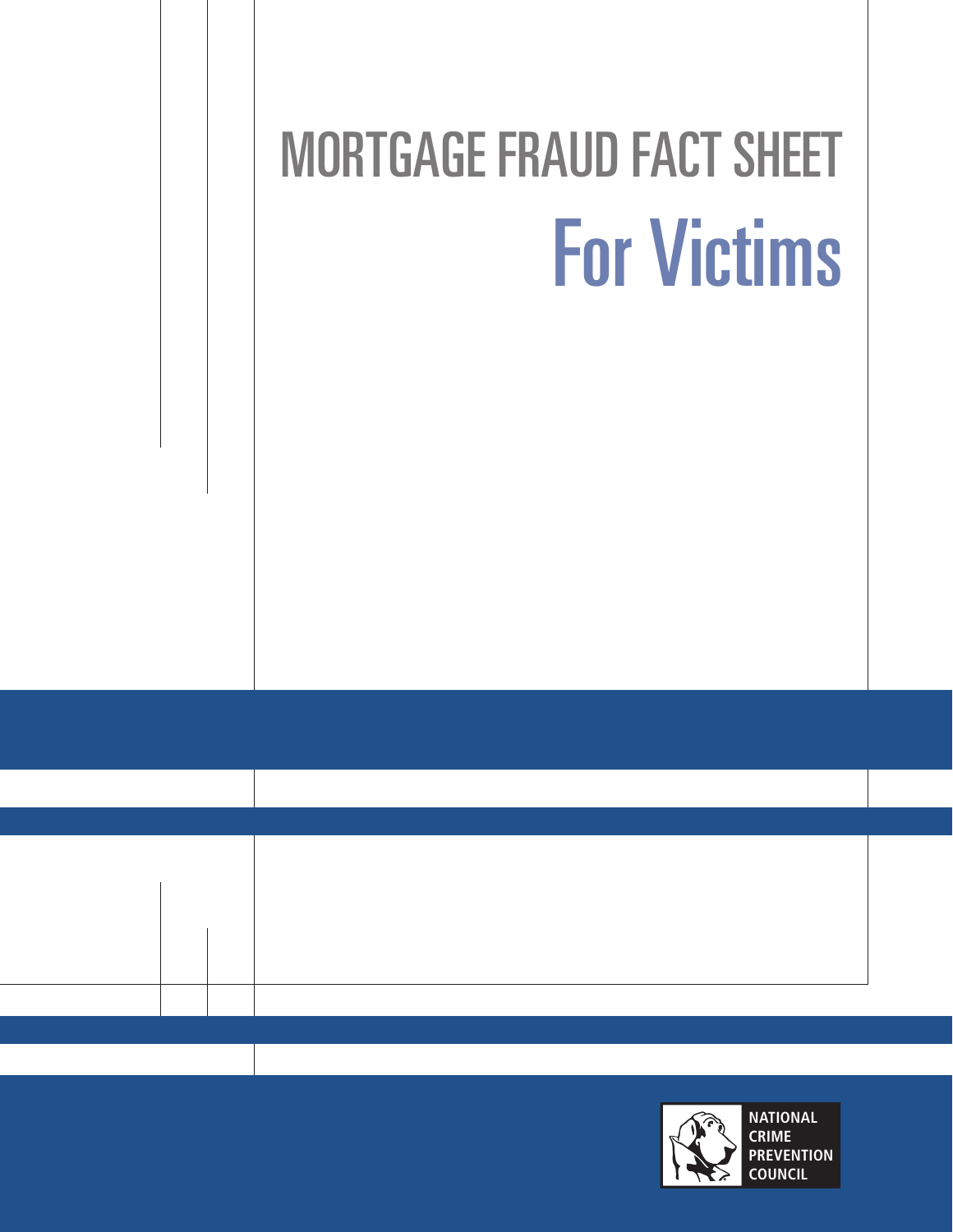#### **Introduction**

Mortgage fraud is a crime that hurts homeowners, families, communities, businesses, and the economy. According to the FBI's *2010 Mortgage Fraud Report Year in Review* (August 2011), mortgage fraud schemes continue to escalate. Although new laws and protections have been enacted to address these scams, mortgage fraud schemes have been particularly resilient and have adapted to economic changes and modifications in lending practices. While total losses directly attributable to mortgage fraud are unknown, there is no doubt actual damages are significant. CoreLogic estimates reported by the FBI indicate annual losses more than \$10 billion. In 2011 alone the FBI received 93,508 suspicious activity reports relating to mortgage fraud, totaling more than \$3 billion in losses (www.fbi.gov).

An individual who knows or is a victim of mortgage fraud should understand what mortgage fraud entails, strategies victims should employ to protect themselves from further harm, and the

various resources available to assist victims.

#### **What Is Mortgage Fraud?**

The FBI describes mortgage fraud as the employment of "some type of material misstatement, misrepresentation, or omission relating to a real estate transaction, which is relied on by one or more parties to the transaction." Mortgage fraud schemes are varied, but include

- Foreclosure rescue schemes
- Loan modification schemes
- **Illegal property flipping**
- Builder bailout/condo conversion
- $\blacksquare$  Equity skimming
- **Silent second**
- **F** Home equity conversion mortgage
- Commercial real estate loans
- Air loans

The perpetrators of mortgage fraud schemes include licensed/ registered and non-licensed/ registered mortgage brokers, lenders, appraisers, underwriters,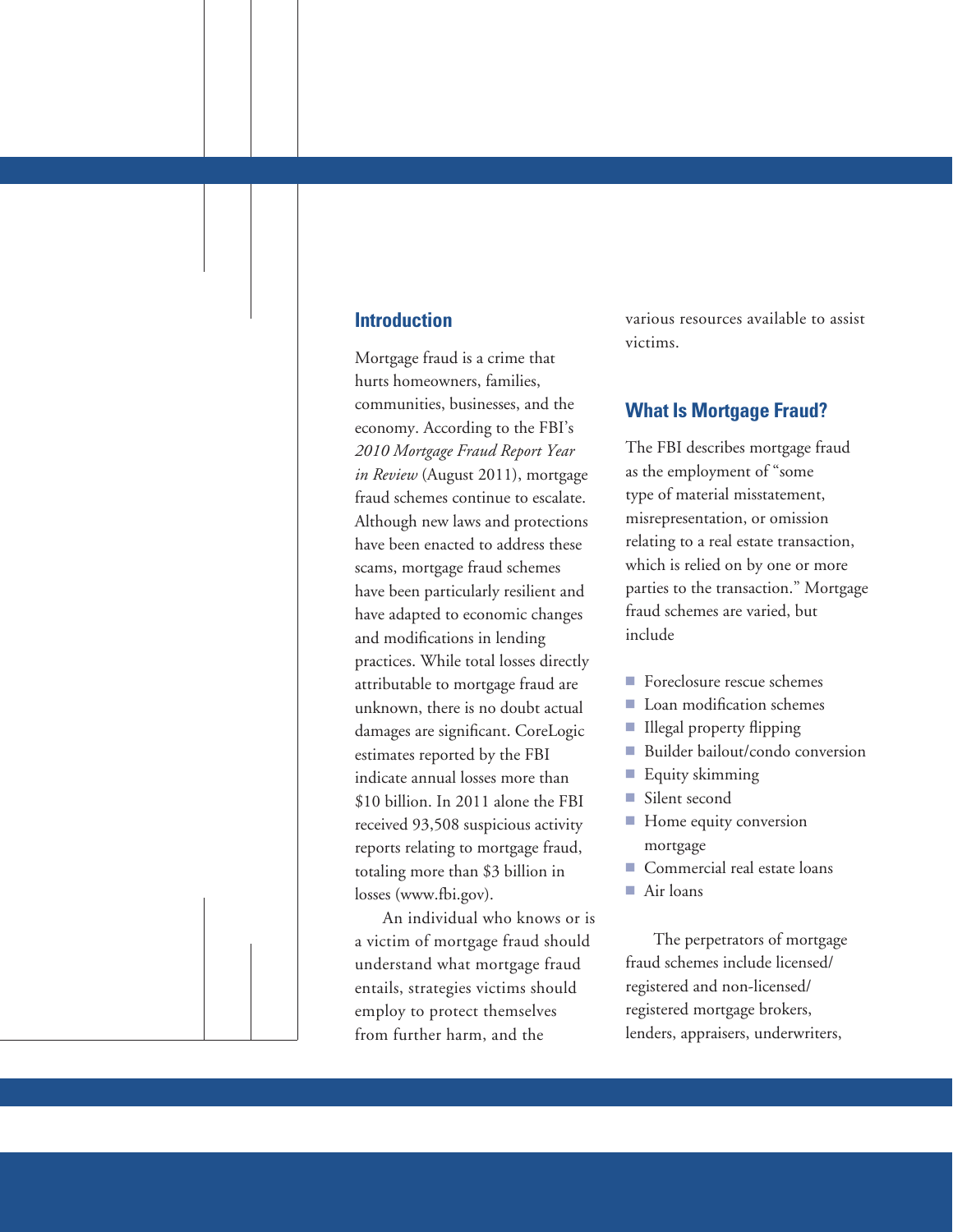accountants, real estate agents, settlement attorneys, land developers, investors, builders, bank account representatives, and trust account representatives. They recruit people who can facilitate the fraudulent activity.

Mortgage fraud schemes have adapted to economic changes and modifications in lending practices. You may find yourself a victim of mortgage fraud if

- The company/person made promises that are too good to be true (e.g., you are promised a loan modification or no foreclosure)
- $\blacksquare$  The company/person requires payment of fees in advance to receive services
- The company offered a moneyback guarantee or advised you as a homeowner to stop making your mortgage payments, not to contact your mortgage servicer, or to start making payments to someone other than your servicer or lender
- The home buying process seemed slower than normal
- You experienced bad customer service
- You felt a lack of information during the process

■ The company/person pressured you to sign over the deed to your home or papers that you did not have a chance to read and that you expressly did not fully understand

## **Protection Strategies**

Despite efforts to avoid scams, many homeowners fall victim to mortgage fraud. The sad reality is that there is generally little recourse to recover money already paid. However, if you suspect that you have fallen victim to mortgage fraud, you can take action to protect yourself from further problems.

### STEP 1 – Contact your mortgage servicer/lender immediately.

Only your mortgage servicer has discretion to grant a loan modification. No third party can guarantee or approve changes to your loan. You are ultimately responsible for the mortgage loan and must work with the servicer/ lender to manage the impact of any fraud. It is very important that you to contact the mortgage servicer/ lender and speak with someone in the Loss Mitigation Department.

### Step 2 – Speak with a HUDapproved housing counselor.

Obtain counseling services and advice from a counseling agency that has been certified by the U.S. Department of Housing and Urban Development (HUD). These services are free or provided at a nominal cost. You also can obtain assistance from federally funded groups, such as NeighborWorks America, for homeownership education and counseling. Confirm on an official government site that the agency with which you are working is approved by the U.S. government, or contact the Consumer Financial Protection Bureau to be connected to a HUDapproved housing counselor.

## STEP 3 – Report the mortgage fraud to the appropriate authorities.

Victims of mortgage fraud should complain to federal authorities like the Federal Trade Commission or the Consumer Financial Protection Bureau, the state attorney general, and the local Better Business Bureau. Such complaints assist authorities in conducting investigations and prosecuting perpetrators.